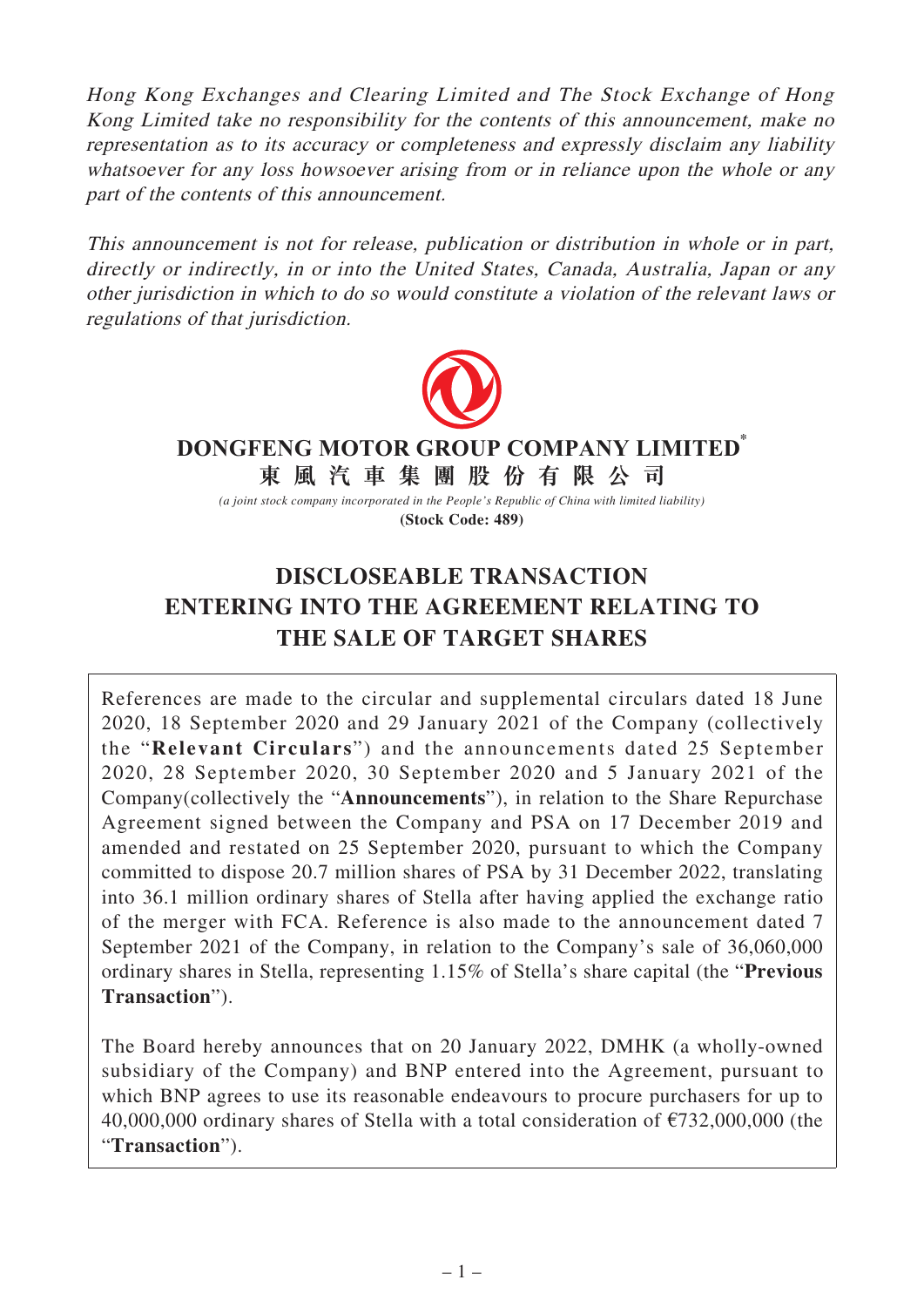The Company has completed the placement of 40,000,000 ordinary shares of Stella, representing 1.28% of Stella's share capital and with a total consideration of €732,000,000, through a placement to eligible qualified and international institutional investors by way of an accelerated bookbuild offering (the "**Placement**"). The sale price of the Placement determined in the accelerated bookbuild offering to institutional investors was set at  $£18.30$  per share, with settlement expected to occur on or around 26 January 2022.

The Company retains a stake of 3.2% of Stella's share capital following completion of the Placement. The Company has agreed to a 90-day Lock-up Period for its remaining shares in Stella, subject to waiver from the sole global coordinator and bookrunner and certain other customary exceptions, including transfer of shares to a subsidiary and tender into any public tender offer for all or part of the remaining shares.

In accordance with Rule 14A.81 of the Listing Rules, a series of connected transactions will be aggregated and treated as if they were one transaction if they were all conducted or completed within a same 12-month period or were otherwise related with each other. In the Previous Transaction, the target company and the nature of the transaction are the same. Accordingly, the Previous Transaction and the Transaction shall be aggregated. As one or more of the applicable ratios (as defined in the Listing Rules) of the Transaction under the Agreement after taking into account the aggregated calculations exceeds 5% and is less than 25%, the Transaction under the Agreement constitutes a discloseable transaction of the Company pursuant to the requirements under Chapter 14 of the Listing Rules and is subject to the notification and announcement requirements under the Listing Rules, while exempted from the shareholders' approval requirement.

The Board hereby announces that on 20 January 2022, DMHK (a subsidiary of the Company) and BNP entered into the Agreement, pursuant to which BNP agrees to use its reasonable endeavours to procure purchasers for up to 40,000,000 ordinary shares in Stella with a total consideration of €732,000,000.

The Company has completed the placement of 40,000,000 ordinary shares in Stella, representing 1.28% of Stella's share capital and with a total consideration of  $€732,000,000$ , through a placement to eligible qualified and international institutional investors by way of an accelerated bookbuild offering (the "**Placement**"). The sale price of the Placement determined in the accelerated bookbuild offering to institutional investors was set at  $£18.30$  per share, with settlement expected to occur on or around 26 January 2022.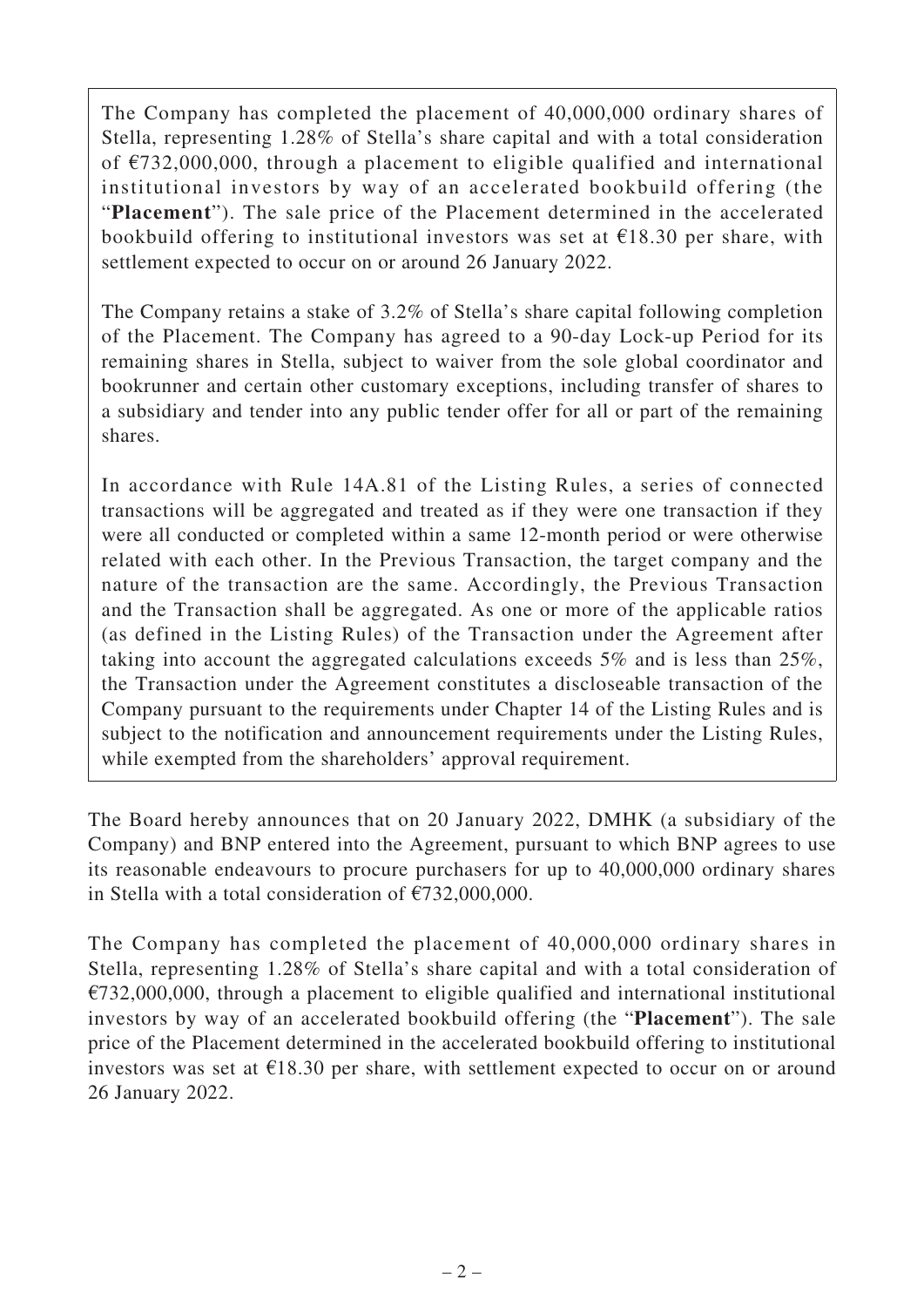# **MAIN TERMS OF THE AGREEMENT**

Main terms of the Agreement are set out as follow:

## **1. Parties**

DMHK, as seller; and

BNP, as manager.

To the best of the knowledge, information and belief of directors of the Company having made all reasonable enquiries, the BNP and its ultimate beneficial owner are third parties independent of the Company and connected persons of the Company.

#### **2. Date of Agreement**

20 January 2022

#### **3. Purchase and Sale**

DMHK appoints BNP as the sole global coordinator and bookrunner to act as its agent for the purposes of effecting the sale of Target Shares on the terms and subject to the conditions set out in the Agreement and BNP accepts such appointment.

BNP agrees to use its reasonable endeavours to procure purchasers for the Target Shares at a price per Share (the "**Purchase Price**") to be determined pursuant to an accelerated bookbuilding process. The number of shares to be sold (the "**Sale Shares**") and the Purchase Price will be subject to agreement by the parties following completion of the bookbuilding process.

The sale of 40,000,000 ordinary shares in Stella with a total consideration of €732,000,000 were agreed between BNP and purchasers following completion of the bookbuilding process. The consideration for the sale of Target Shares is based on the closing price of the stock market on the date of the Agreement and is determined in accordance with an agreed discount.

## **4. Closing**

The closing date shall be the date set out in the agreement between BNP and purchasers following completion of the bookbuilding process (the "**Closing Date**").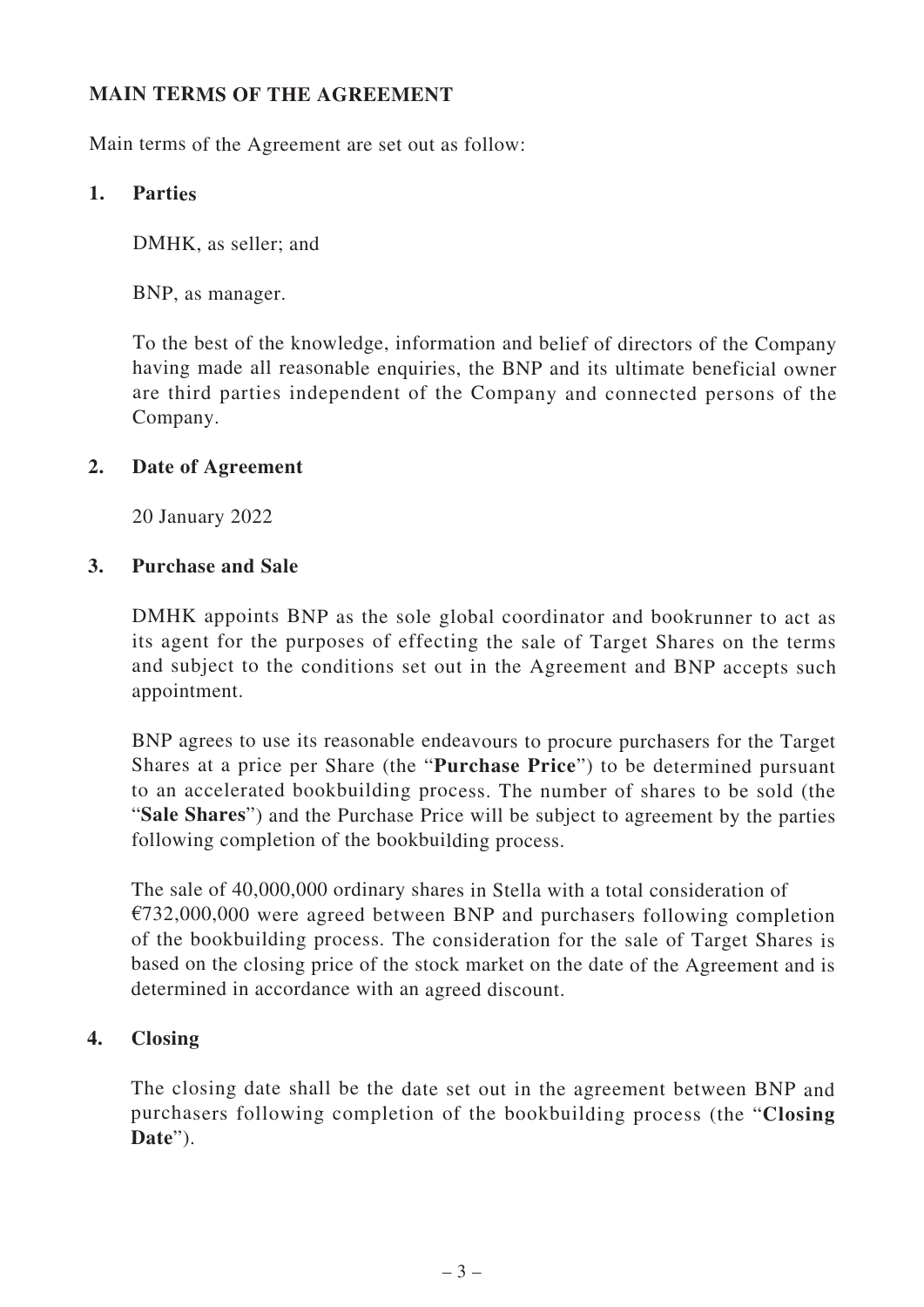On the Closing Date or at such other time and/or date as DMHK and BNP agree, DMHK shall procure that the Sale Shares are credited through the facilities and in accordance with the procedures of Nederlands Centraal Instituut voor Giraal Effectenverkeer B.V. to an account or accounts designated by BNP.

Against delivery of the Sale Shares, BNP shall pay or procure there to be paid an amount ("**Settlement Amount**") equal to the number of Sale Shares multiplied by the Purchase Price in euro, in same-day funds to an account or accounts designated by DMHK from which all commissions, fees and expenses payable by DMHK pursuant to the Agreement will be deducted.

Notwithstanding any contrary provision hereunder, if any purchaser procured for the Sale Shares fails to pay its portion of the Settlement Amount on the Closing Date ("**Outstanding Amount**"), BNP shall immediately pay the Outstanding Amount to DMHK on the Closing Date in accordance with the foregoing provisions of this paragraph (in which case the relevant portion of the Sale Shares corresponding to the Outstanding Amount shall be deemed to be purchased by BNP as principal), such that DMHK shall always receive the full amount of the Settlement Amount on the Closing Date (subject only to the deduction of the commissions, fees and expenses payable by the Seller pursuant to the Agreement).

## **5. Lock-Up**

None of DMHK, nor any person controlled by or controlling or under common control with DMHK, nor any person acting on its or their behalf, will, without the prior written consent of BNP, directly or indirectly offer, sell, contract to sell, pledge, grant any option over or otherwise dispose of (or enter into any transaction which is designed to, or might reasonably be expected to, result in the disposition (whether by actual disposition or effective economic disposition due to cash settlement or otherwise) by DMHK or any person controlled by or controlling or under common control with DMHK, or any person in privity with DMHK or any person controlled by or controlling or under common control with DMHK), directly or indirectly, any equity securities of Stella or any securities convertible into, or exercisable, or exchangeable for, equity securities of Stella, or publicly announce an intention to effect any such transaction, for a period beginning on the date of the Agreement and ending on the date which is 90 days after the Closing Date (such 90-day period, the "**Lock-up Period**").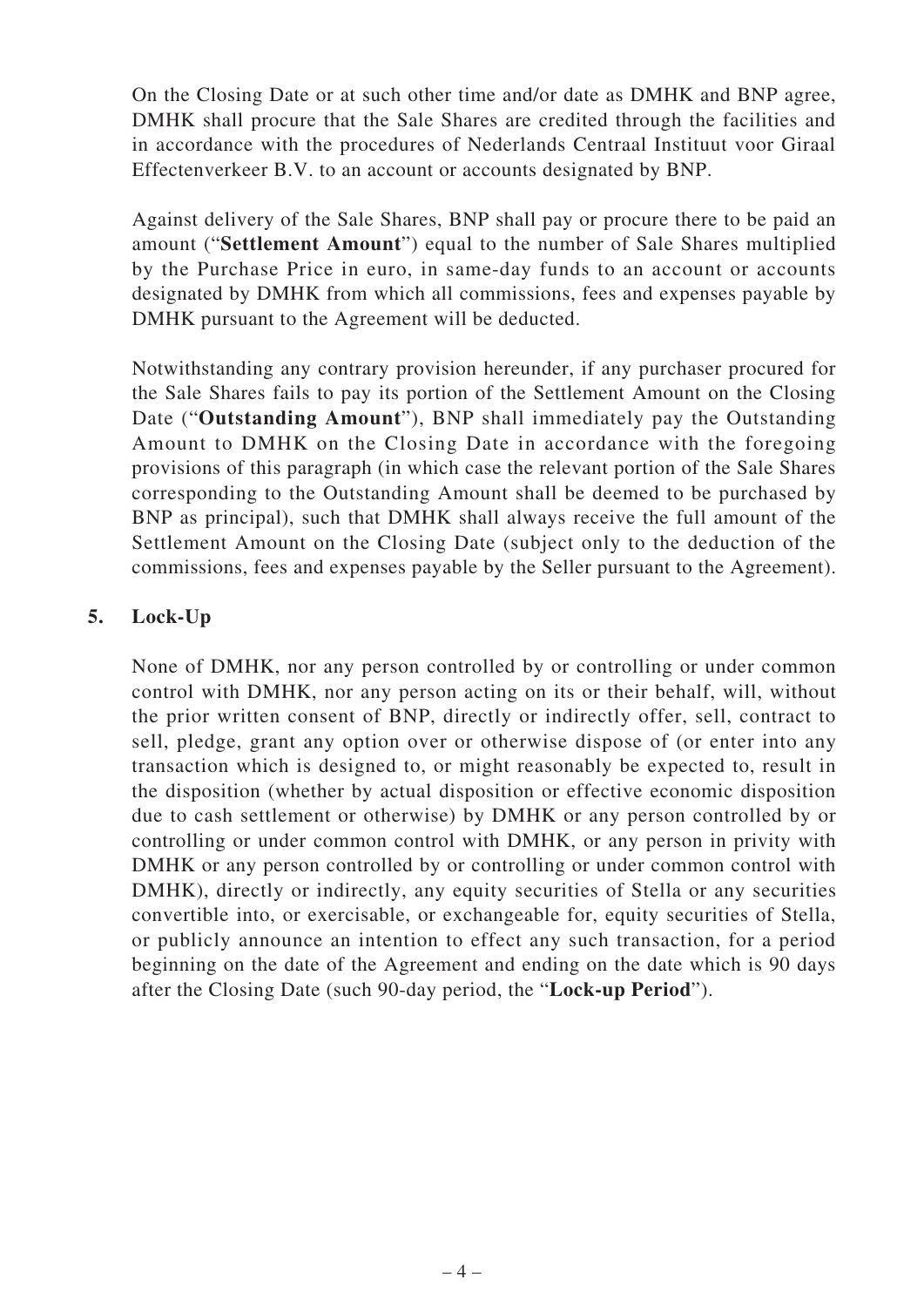## **6. Indemnity**

The Seller agrees to indemnify and hold harmless BNP and its affiliates, and their respective directors, officers, agents and employees and each other person, if any, controlling each BNP or any of its affiliates (each a "**Relevant Person**") from and against any and all losses, claims, damages, liabilities or expenses which any Relevant Person may suffer or incur or, in each case, actions in respect thereof, related to or arising out of (i) any breach or alleged breach of the representations and warranties of DMHK contained in the Agreement, (ii) any failure or alleged failure of DMHK to perform its obligations under the Agreement or (iii) any Relevant Person's role in connection herewith (including, in each case, actions arising out of the sale contemplated by the Agreement but excluding, in the case of (iii) only, any losses, claims, damages, liabilities or expenses finally judicially determined by a court of competent jurisdiction to have resulted from (and then only to the extent of) such Relevant Person's gross negligence, wilful default or fraud), and DMHK will reimburse any Relevant Person for all properly incurred expenses (including legal fees and any irrecoverable VAT on any incurred expenses) as they are incurred by such Relevant Person in connection with investigating, preparing or defending any such action or claim, whether or not in connection with a pending or threatened litigation in which such Relevant Person is a party.

#### **REASONS FOR AND BENEFITS OF THE TRANSACTION**

References are made to the Announcements and the Relevant Circulars of the Company, in relation to amendment to and progress of PSA Share Repurchase Agreement. Unless otherwise defined, terms used herein shall have the same meaning as those defined in the Announcements and Relevant Circulars. According to the revised PSA Share Repurchase Agreement, the Company is required to sell all the Unsold Repurchase Shares it holds as at the Sale Long Stop Date, on or before December 31, 2022, to one or several third parties, in one or several transactions. The sale of Target Shares is based on the aforementioned PSA Share Repurchase Agreement.

As the sale of Target Shares are recognized through other equity instruments, the sale will not have an impact on the Company's income statement.

The proceeds from the sale are intended to be used to support the development of the Company's principal business.

The directors of the Company are of the view that the terms of the Agreement are entered into on normal commercial terms in the ordinary course of business of the Company, which are fair and reasonable and are in the interests of the Company and its shareholders as a whole.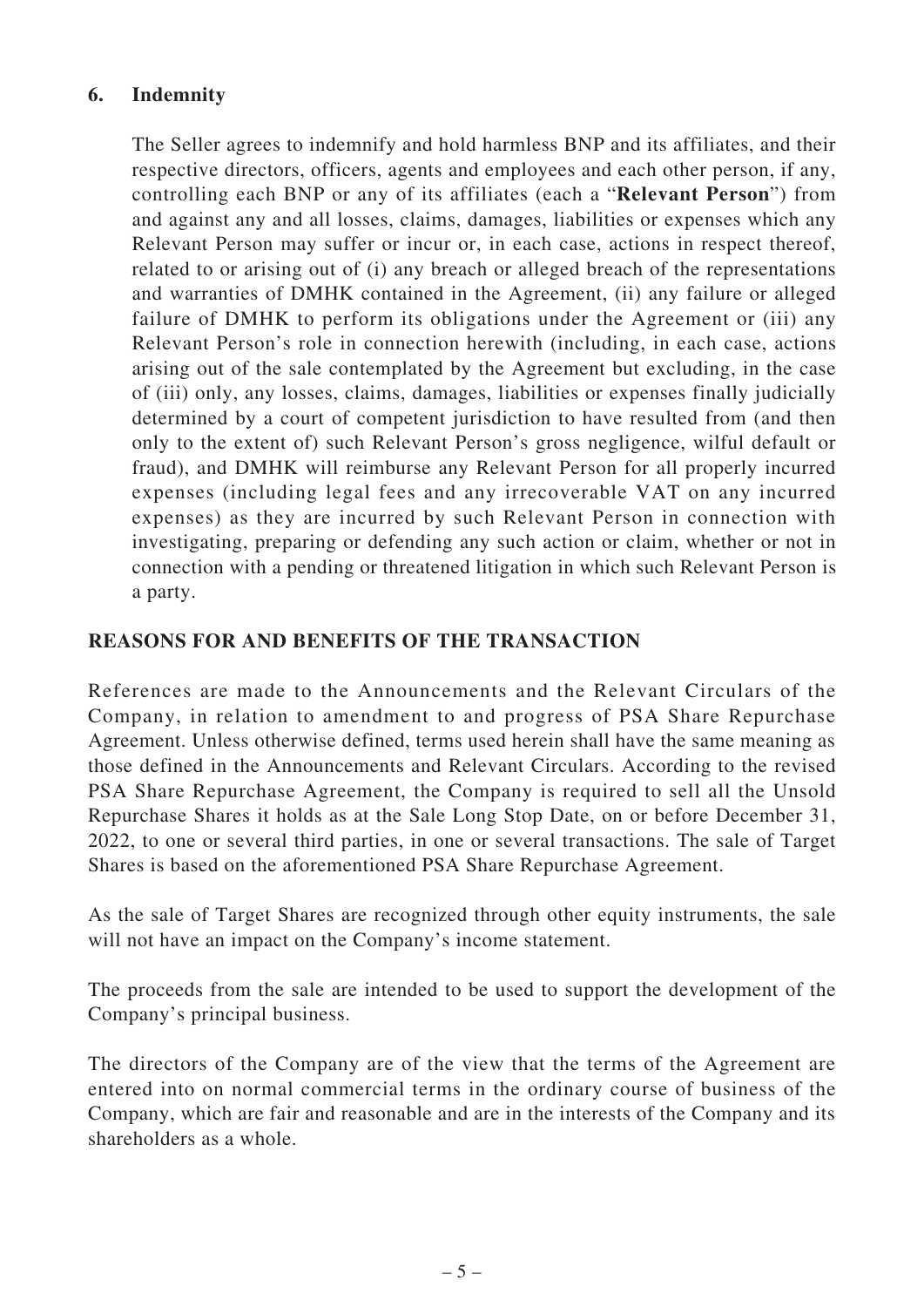# **LISTING RULES IMPLICATIONS**

In accordance with Rule 14A.81 of the Listing Rules, a series of connected transactions will be aggregated and treated as if they were one transaction if they were all conducted or completed within a same 12-month period or were otherwise related with each other. In the Previous Transaction, the target company and the nature of the transaction are the same. Accordingly, the Previous Transaction and the Transaction shall be aggregated. As one or more of the applicable ratios (as defined in the Listing Rules) of the Transaction under the Agreement after taking into account the aggregated calculations exceeds 5% and is less than 25%, the Transaction under the Agreement constitutes a discloseable transaction of the Company pursuant to the requirements under Chapter 14 of the Listing Rules and is subject to the notification and announcement requirements under the Listing Rules, while exempted from the shareholders' approval requirement.

#### **GENERAL INFORMATION**

#### **Information on the Company**

The Company is principally engaged in the manufacturing businesses of commercial vehicles (includes passenger vehicles and trucks), passenger cars (including basics, MPVs, SUVs), engines and other automotive parts. In addition, the Company is also engaged in other vehicle related businesses, including exports and imports of vehicles and equipment businesses and vehicle equipment manufacturing, financing businesses, insurance agency and used car trading businesses. The ultimate beneficial owner of the Company is the State-owned Assets Supervision and Administration Commission of the State Council.

#### **Information on BNP**

BNP, a public limited company (société anonyme) incorporated in the Republic of France, the issued shares of which are listed on Euronext Paris, which mainly engages in financing, investment, savings and protection solutions.

#### **Information on Stella**

References are made to the circular and supplemental circulars of the Company dated 18 June 2020, 18 September 2020 and 29 January 2021, in relation to the merger of PSA and FCA as well as amendment to PSA share repurchase agreement. On 16 January 2021, PSA and FCA merged into Stella. On the merger date, the Group held 100,622,220 shares of PSA, with a shareholding ratio of 11.24%, and converted to holding 175,283,907 shares of Stella, with a shareholding ratio of 5.62%. Stella is a Dutch-domiciled multinational automotive manufacturing corporation which offer a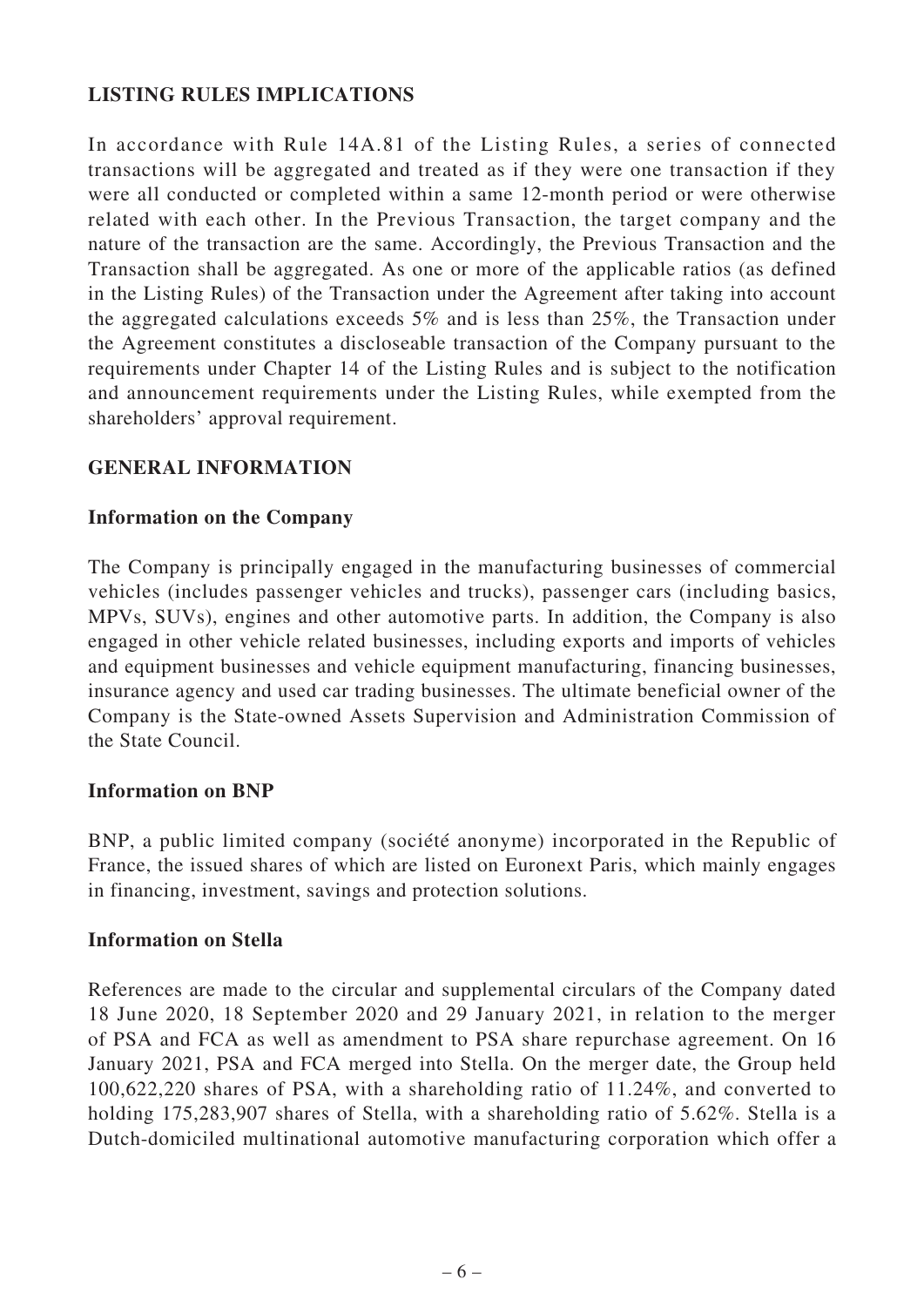full spectrum of choice from luxury, premium and mainstream passenger vehicles to pickup trucks, SUVs and light commercial vehicles, as well as dedicated mobility, financial, and parts and service brands. Stella is listed on Milan's Borsa Italiana, on Euronext Paris and on the New York Stock Exchange.

The total assets of Stella as at 30 June 2021 is  $\epsilon$ 158,542 million as set out in its published 2021 interim report. As the merger between PSA and FCA was completed on 16 January 2021, which lead to creation of Stella, the net profits for the two financial years immediately preceding the Transaction are not applicable for Stella. The profit before and after taxation of PSA for the year ended 31 December 2020 is  $\epsilon$ 2,737 million and  $\epsilon$ 2,022 million respectively as set out in its 2020 annual report. The profit before and after taxation of FCA for the year ended 31 December 2020 is  $£1,356$ million and  $E24$  million respectively as set out in its 2020 annual report. For other financial information of PSA and FCA, please refer to the Relevant Circulars.

## **DEFINITIONS**

In this announcement, unless the context otherwise requires, the following expressions have the following meanings:

| "Agreement" | the secondary block trade agreement relating to the sale<br>of shares in Stellantis N.V. entered into between the<br>Company and BNP on 20 January 2022 in relation to the<br>sale of Target Shares                                                                                            |
|-------------|------------------------------------------------------------------------------------------------------------------------------------------------------------------------------------------------------------------------------------------------------------------------------------------------|
| "BNP"       | BNP Paribas, a public limited company (société<br>anonyme) incorporated in the Republic of France, the<br>issued shares of which are listed on Euronext Paris                                                                                                                                  |
| "Board"     | the board of directors of the Company                                                                                                                                                                                                                                                          |
| "Company"   | Dongfeng Motor Group Company Limited* (東風汽車<br>集團股份有限公司), a joint stock company incorporated<br>in the PRC with limited liability and the H Shares of<br>which are listed on the Stock Exchange                                                                                                |
| "DMHK"      | Dongfeng Motor (Hong Kong) International Co.,<br>Limited, a company incorporated in Hong Kong and a<br>wholly-owned subsidiary of the Company                                                                                                                                                  |
| "FCA"       | FIAT CHRYSLER AUTOMOBILES N.V., a Dutch<br>public limited liability company, listed on the New York<br>Stock Exchange and the MTA managed by the Italian<br>Stock Exchange. On January 16, 2021, the merger<br>between PSA and FCA has been completed, which lead<br>to the creation of Stella |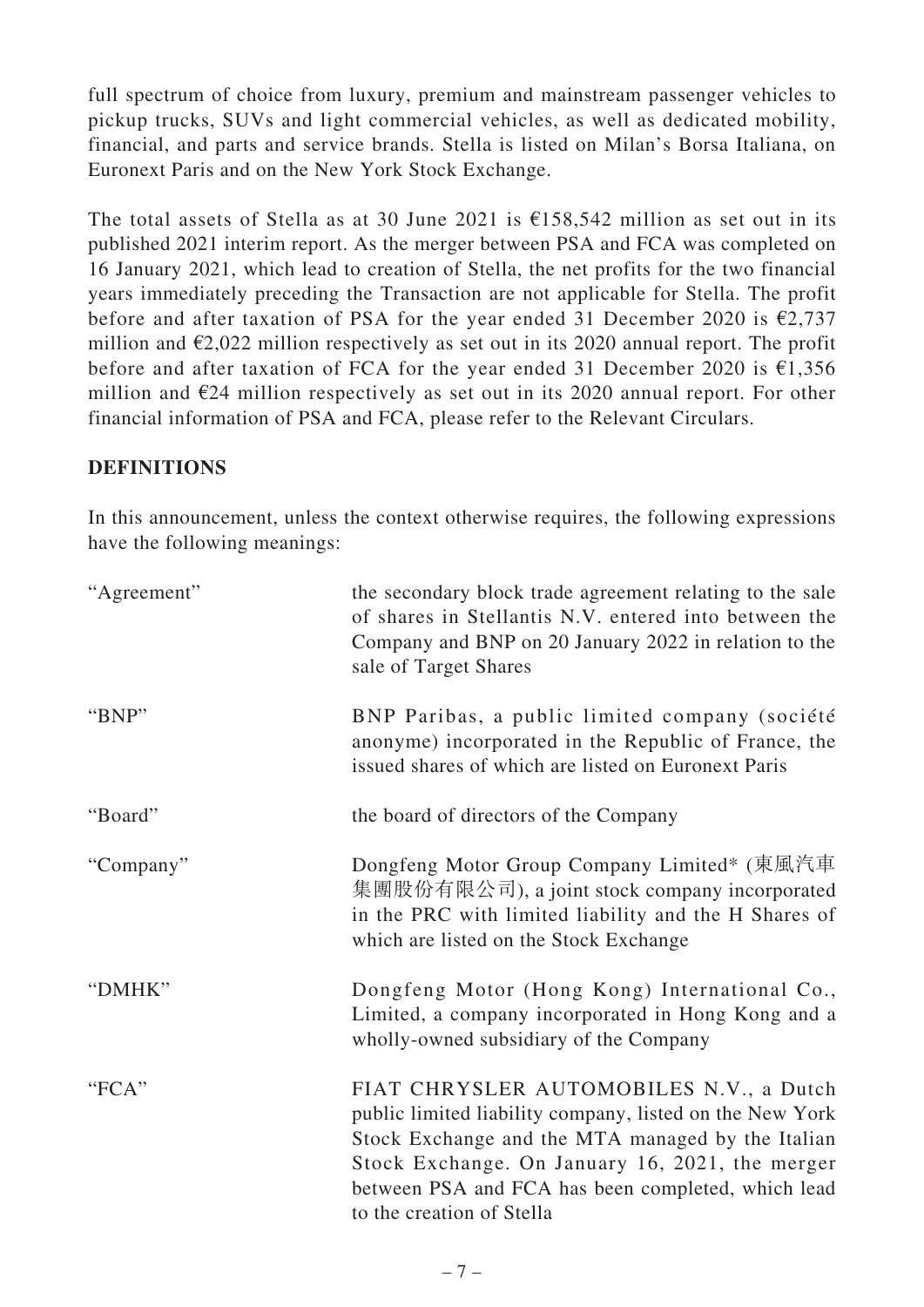| "Group"              | the Company and its subsidiaries                                                                                                                                                                                           |
|----------------------|----------------------------------------------------------------------------------------------------------------------------------------------------------------------------------------------------------------------------|
| "H Shares"           | overseas listed foreign shares in the ordinary share<br>capital of the Company, with a nominal value of<br>RMB1.00 each                                                                                                    |
| "Hong Kong"          | Hong Kong Special Administrative Region of the People's<br>Republic of China                                                                                                                                               |
| "Listing Rules"      | the Rules Governing the Listing of Securities on The<br>Stock Exchange of Hong Kong Limited                                                                                                                                |
| "PRC"                | the People's Republic of China                                                                                                                                                                                             |
| "PSA"                | PEUGEOT S.A., a French société anonyme, listed on<br>Euronext. On January 16, 2021, the merger between<br>PSA and FCA has been completed, which lead to the<br>creation of Stella                                          |
| "Relevant Circulars" | the circular and supplemental circulars of the Company<br>dated 18 June 2020, 18 September 2020 and 29 January<br>2021, in relation to the merger of PSA and FCA as well<br>as amendment to PSA share repurchase agreement |
| "RMB"                | Renminbi, the lawful currency of the PRC                                                                                                                                                                                   |
| "Stella"             | Stellantis N.V., a public limited liability company<br>incorporated under the laws of, and is domiciled in the<br>Netherlands which listed on Milan's Borsa Italiana,<br>Euronext Paris and the New York Stock Exchange    |
| "Stock Exchange"     | The Stock Exchange of Hong Kong Limited                                                                                                                                                                                    |
| "Target Shares"      | 40,000,000 ordinary shares in Stella held by the Company<br>to be sold under the Agreement                                                                                                                                 |